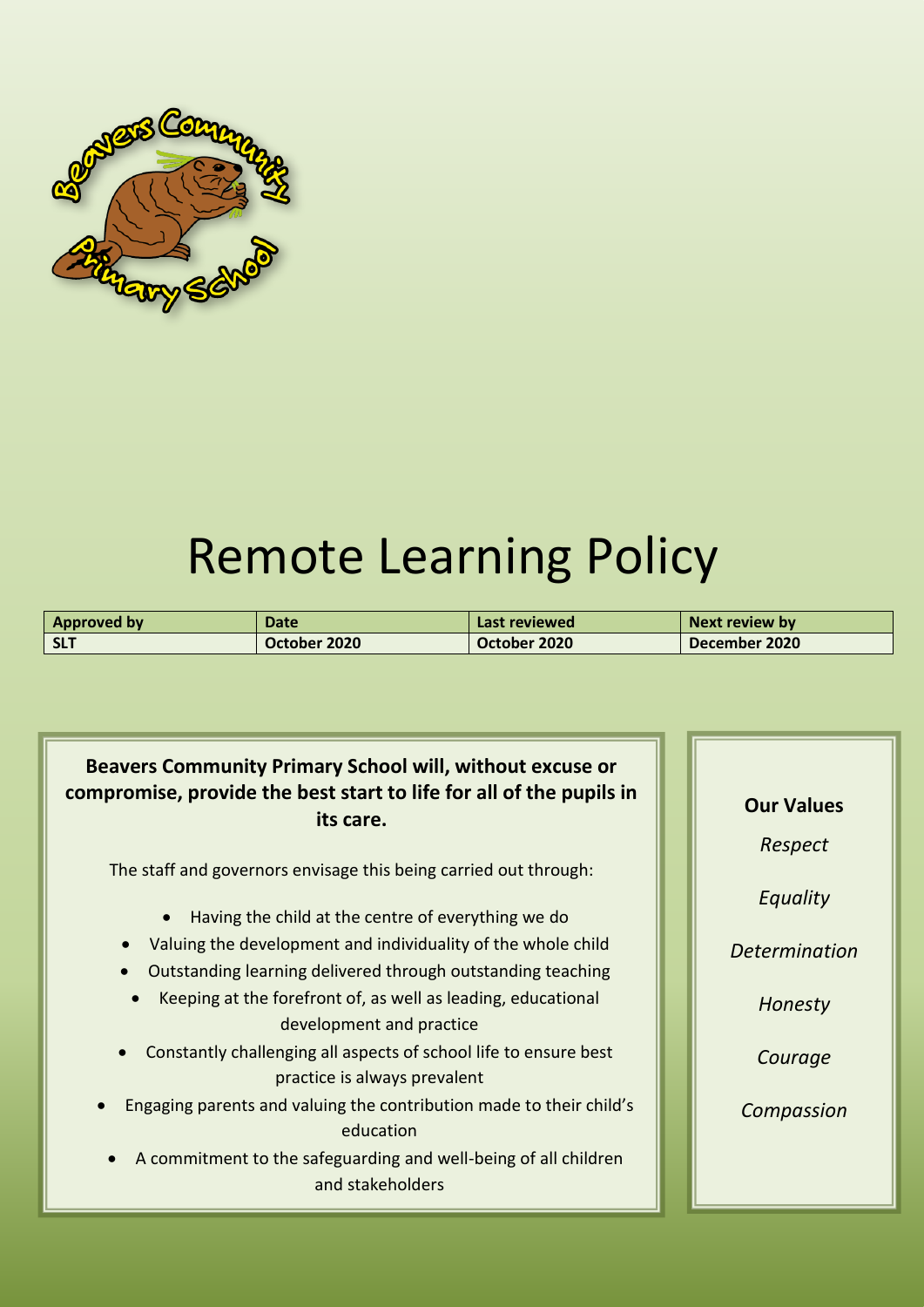

#### **Aims**

This remote learning policy for staff has been drafted in response to the COVID-19 pandemic and aims to:

- Ensure consistency in the school's approach to remote learning for pupils who aren't in school
- Set out expectations for all members of the school community with regards to remote learning
- Provide appropriate guidelines for data protection

**Roles and responsibilities**

**These are interim arrangements while the school transfers working practices to enable full use of Google Classroom and the relevant feedback procedures available therein.** 

#### **Teachers**

**When providing remote learning,** 

- Teachers must be available between 9am-4pm. If they're unable to work for any reason during this time, for example due to sickness or caring for a dependent, they should report this using the normal absence procedure.
- In the case of individual children absent due to isolation

Teachers are responsible for setting daily work via email to parents. This will include a minimum of 3-4 hours work and the content will depend upon the year group of the child. In KS1 and KS2, this will include a maths lesson, an English lesson and a reading activity daily. Work set will follow what is being covered in class as far as possible. In Nursery this will include sending parents daily activities, via email focusing on the prime areas personal, social and emotional development, physical development and communication and language. In Reception this will include daily activities via email focusing on physical development, communication and language, literacy and mathematics.

This should be provided by 9am where possible. Contact should be made with families to ensure that work can be accessed and that alternatives can be arranged where necessary. Feedback will be provided at least weekly through contact with parents (telephone or email). On return to school, teachers will provide brief verbal feedback on any work which has been completed. They will also note any difficulties the child may have experienced with their work in order to inform interventions. Teachers will aim to contact parents daily.

In the case of a whole bubble closure

Teachers are responsible for setting daily work for their year group via the school blog. This will include a minimum of 3-4 hours work and the content will depend upon the year group of the child. In KS1 and KS2, this will include a maths lesson, an English lesson and a reading activity daily. Work set will be a continuation of learning as far as possible. In EYFS, this will include posting daily activities via the school blog, focusing on both the prime and specific areas. (PSED, PD, CL, L, M, UW, EAD).

This should be provided by 8am where possible. Contact should be made with families to ensure that work can be accessed and that alternatives can be arranged where necessary. Teachers will provide feedback on work through commenting on any 'To-do' tasks and 'Work' which are submitted through Purple Mash. In EYFS, teachers will feedback to families through responding to work submitted by email. Teachers will aim to provide feedback within 2 days of the work being submitted. Teachers will aim to contact parents fortnightly.

- Teachers should aim to make contact with families at least every 2 weeks and every week for EHCP children. They should keep a record of this. Communication must only occur within directed time, ie, between 9am-4pm and not at weekends or in the holidays.
- Where it is not possible to make contact with a family, teachers should follow the usual safeguarding procedures and notify the safeguarding team. They should also ensure they are familiar with the addendum to our Child Protection Policy.
- Teachers are responsible for providing printed work for collection for children who require it. They may wish to liaise with the inclusion team or direct learning support staff to assist with this.
- Teachers are invited to share videos with children via our school social media (approved by SLT).
- Teachers may use any opportunity to explore online CPD options and some will be recommended.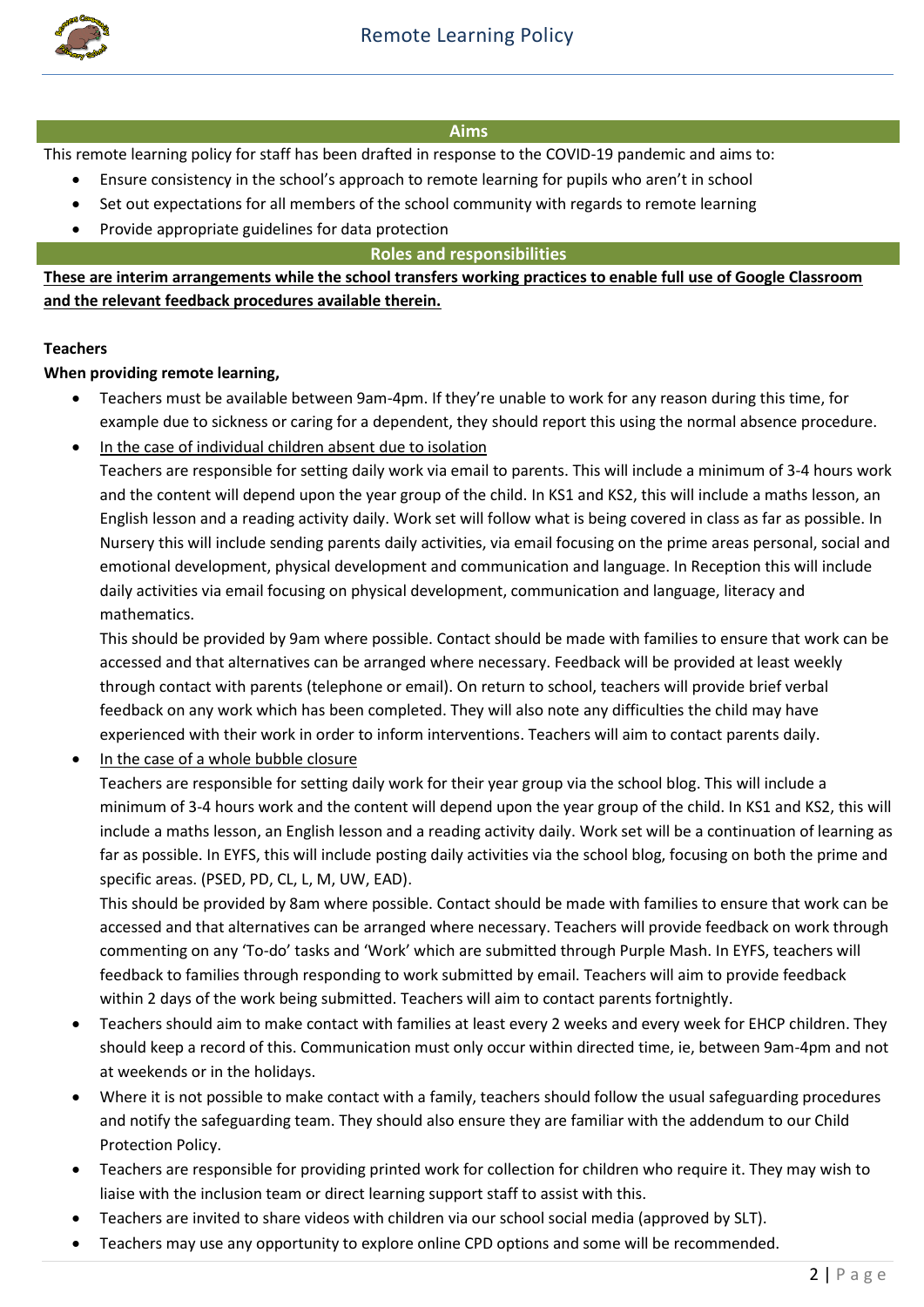

Teachers should attend any virtual meetings requested by senior or middle leaders.

#### Monitoring engagement in online learning

Teachers will determine what is reasonable for individual pupils to achieve; they will know their pupils best and will be able to determine whether a child is engaging sufficiently.

During our interim arrangements, teachers will make a judgement based on frequency of logging on and viewing of tasks and the quality of submitted work. Teachers should keep a record of who has submitted work to the expected standard on time.

Following our move to a new digital platform, monitoring engagement will be carried out differently. For example, teachers will be able to view classroom usage and uploaded files.

Where pupils have not engaged with learning, teachers should make contact with families by email and later phone calls. Every week, teachers should identify pupils in their classes who are causing the most concern and liaise with SLT to decide the best approach.

#### **Learning support staff**

- Learning support staff must be available between 9am-4pm. If they're unable to work for any reason during this time, for example due to sickness or caring for a dependent, they should report this to the Office Manager.
- Each member of learning support staff will be assigned a group of 6-8 children
- Learning support staff are responsible for supporting their specific groups and children though sourcing, setting and uploading appropriate tasks and feeding back to online learning. This will be under the direction of the head of year.
- Learning support staff who work with individual children in school may sets individualised tasks for the pupils they're supporting. They will have clearly developed relationships with these children and families. They may contact these families under the direction of the head of year and keep a record of any communications.
- Learning support staff are invited to share videos with children via our school social media (approved by SLT).
- Learning support staff may use any opportunity to explore online CPD options and some will be recommended.
- Learning support staff should attend any virtual meetings requested by senior or middle leaders

#### **Middle leaders – Heads of Year**

- HYs will quality assure the content of the home learning activities and will monitor both child participation and feedback provided by staff.
- HYs will attend middle leaders meetings and raise any queries/concerns as necessary as well as disseminating new information to their teams.

#### **Middle leaders – subject leaders**

- SLs may liaise with the AHT for standards in suggesting relevant CPD for staff.
- SLs may suggest schemes or activities for year groups to follow.
- SLs may monitor blog posts/liaise with teachers to ascertain the coverage of and engagement with their subject.
- SLs may make suggestions to SLT regarding subject-specific content for our social media.

#### **Senior leaders**

- Senior leaders are responsible for coordinating the remote learning and communication approach across the school.
- SLT will monitor the effectiveness of remote learning through communication with middle leaders and parents.
- SLT will take steps to ensure that our remote learning offer is meaningful and manageable.
- SLT will liaise with teachers and the safeguarding team to ascertain families with limited access to work and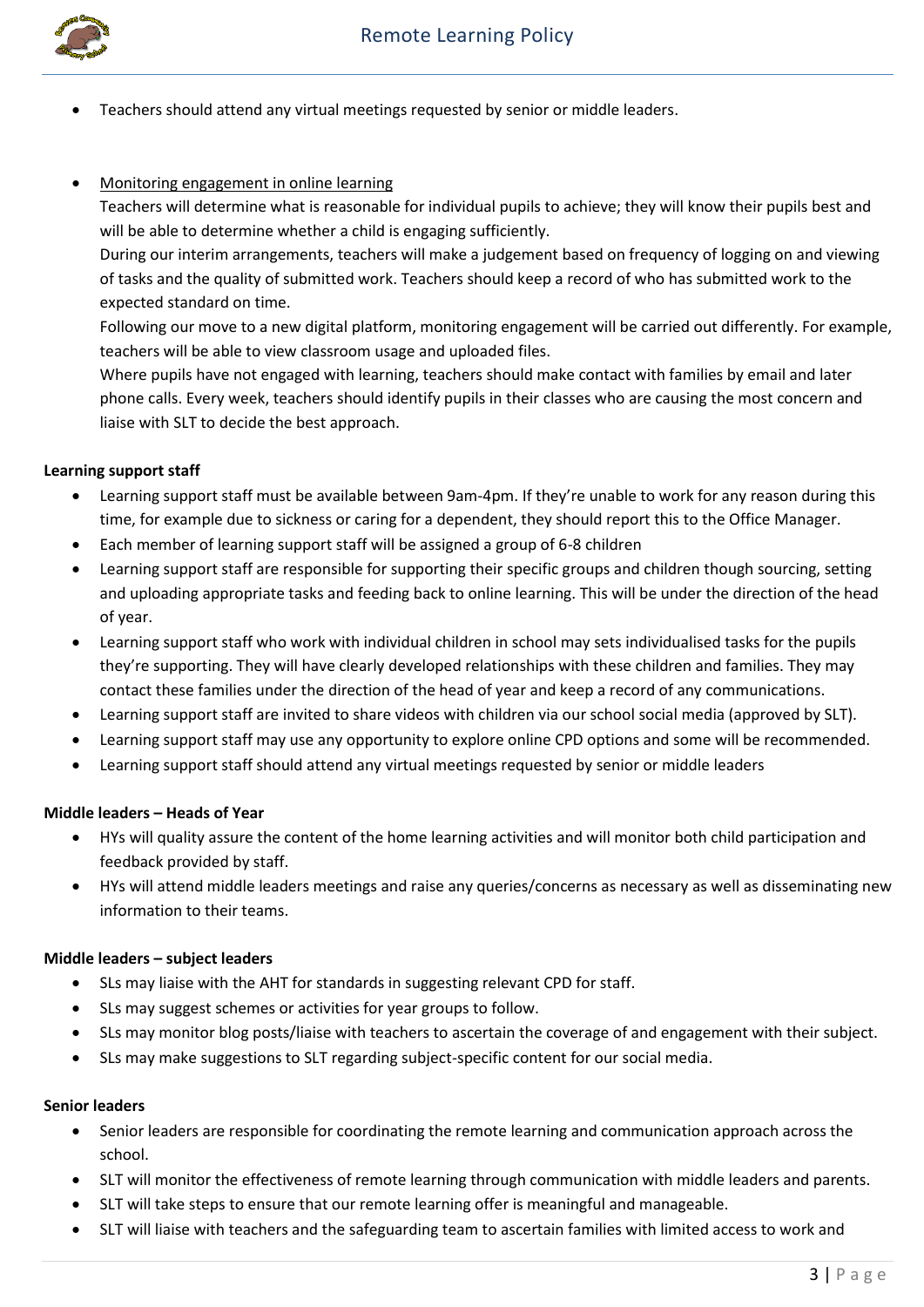

provide solutions where feasible

- SLT will monitor the security of remote learning systems, including data protection and safeguarding considerations
- SLT will take steps to safeguard the wellbeing of staff and acknowledge the varying situations of all members.
- SLT will survey parents about how much work their children are doing, how challenging they've found it and what else could be limiting their engagement with work.

#### **Designated safeguarding lead**

- Please see Children Protection Policy addendum.
- The DSL is also responsible for contacting families deemed vulnerable on a weekly basis.

#### **Inclusion team**

- SENDCOs are responsible for contacting families of children with EHCPs on a weekly basis.
- SENDCOs are responsible for conducting risk assessments for children with EHCPs.
- SENDCOs will continue to conduct annual reviews, complete the collection of evidence for statutory assessment and complete referrals for external agencies.
- SENDCOs will support class teachers and learning support assistants in providing personalised work where appropriate.
- SENDCOs will work with external agencies in developing transition plans (i.e outside nurseries to reception and Y6 to Y7)
- The inclusion team will work with SLT in the writing, review and implementation of a school bereavement policy
- The EAL team are responsible for uploading daily work onto the blog for beginner children and communicating with these families. They may also advise class teachers regarding EAL needs within their class.

#### **Pupils and parents**

Staff can expect pupils to:

- Complete work set by teachers where possible
- Follow the school's acceptable use policy for pupils
- Seek help if they need it, from teachers or teaching assistants and alert teachers if they're not able to complete work
- Follow the BCPS expectations for behaviour and conduct at all times.
- Communicate with peers, teachers and others using technology in a responsible and respectful manner.

Staff can expect parents to:

- Seek help from the school if they need it
- Be respectful when making any concerns known to staff

#### **Governing board**

The governing board is responsible for monitoring the school's approach to providing remote learning to ensure education remains as high quality as possible. They are responsible for ensuring that staff are certain that systems are appropriately secure, for both data protection and safeguarding reasons.

#### **Communications**

As always, staff should not communicate with parents or pupils outside school channels (e.g., they shouldn't talk to parents using their personal Facebook accounts, or contact pupils using their personal email addresses or phone numbers). Please refer to our existing code of conduct regrading communicating with pupils and parents, and staff-pupil relationships.

When contacting families, teachers should do so through parents' phones only and call in school hours as much as possible. A record of the date and time of each call should be kept. Staff should block their number so that it cannot be seen.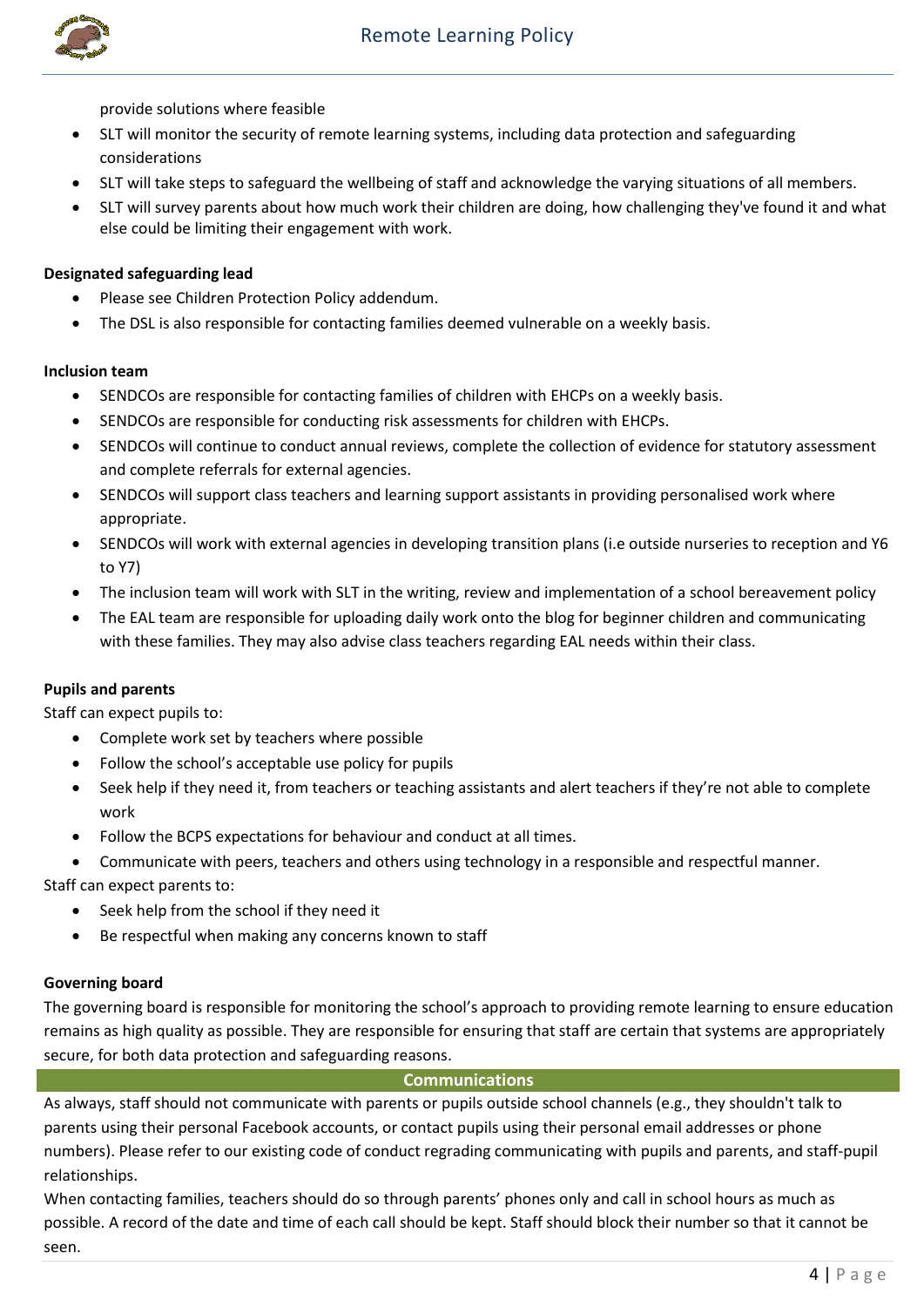

### Remote Learning Policy

In line with current practice at school, a weekly newsletter will be published in order to reach as many families as possible. Families are invited to send in photos or work that children have done for inclusion in the newsletter. The school will continue to send important messages via text message through Teachers2Parents and via email. Parents can email their child's teacher as well. The school Facebook page will be regularly updated with messages and other information.

#### **Who to contact**

If staff have any questions or concerns, they should contact the following individuals:

Issues in setting work – talk to the relevant head of year, subject lead or SENCO

Issues with behaviour – talk to the relevant head of year

Issues with their own workload or wellbeing – talk to their line manager

Concerns about data protection – talk to the data protection officer

Concerns about safeguarding – talk to the DSL

#### **Data protection**

#### **Accessing personal data**

When accessing personal data, all staff members will use our secure web-based service and where possible use a school device. In all cases, staff should follow the guidance issues regarding use of own device and the information below.

#### **Sharing personal data**

Staff members may need to collect personal data such as email addresses as part of the remote learning system. Such collection of personal data applies to our functions as a school and doesn't require explicit permissions. While this may be necessary, staff are reminded to collect as little personal data as possible online.

#### **Keeping devices secure**

All staff members will take appropriate steps to ensure their devices remain secure. This includes, but is not limited to: Keeping the device password-protected with strong passwords

Ensuring the hard drive is encrypted – this means if the device is lost or stolen, no one can access the files stored on the hard drive by attaching it to a new device

Making sure the device locks if left inactive for a period of time

Not sharing the device among family or friends

Installing antivirus and anti-spyware software

Keeping operating systems up to date – always install the latest updates

#### **Safeguarding**

Please refer to our existing Child Protection and Safeguarding policy (which can be found on our website) alongside the addendum published in March 2020.

**Monitoring arrangements**

This policy will be reviewed on a monthly basis initially and then annually by the Deputy Headteacher. At every review, it will be approved by the Headteacher.

**Links with other policies** 

This policy is linked to our:

Behaviour policy

Staff code of conduct

Child protection policy and safeguarding policy, and coronavirus addendum to our child protection policy

Data protection policy and privacy notices

ICT and internet acceptable use policy

Online safety policy